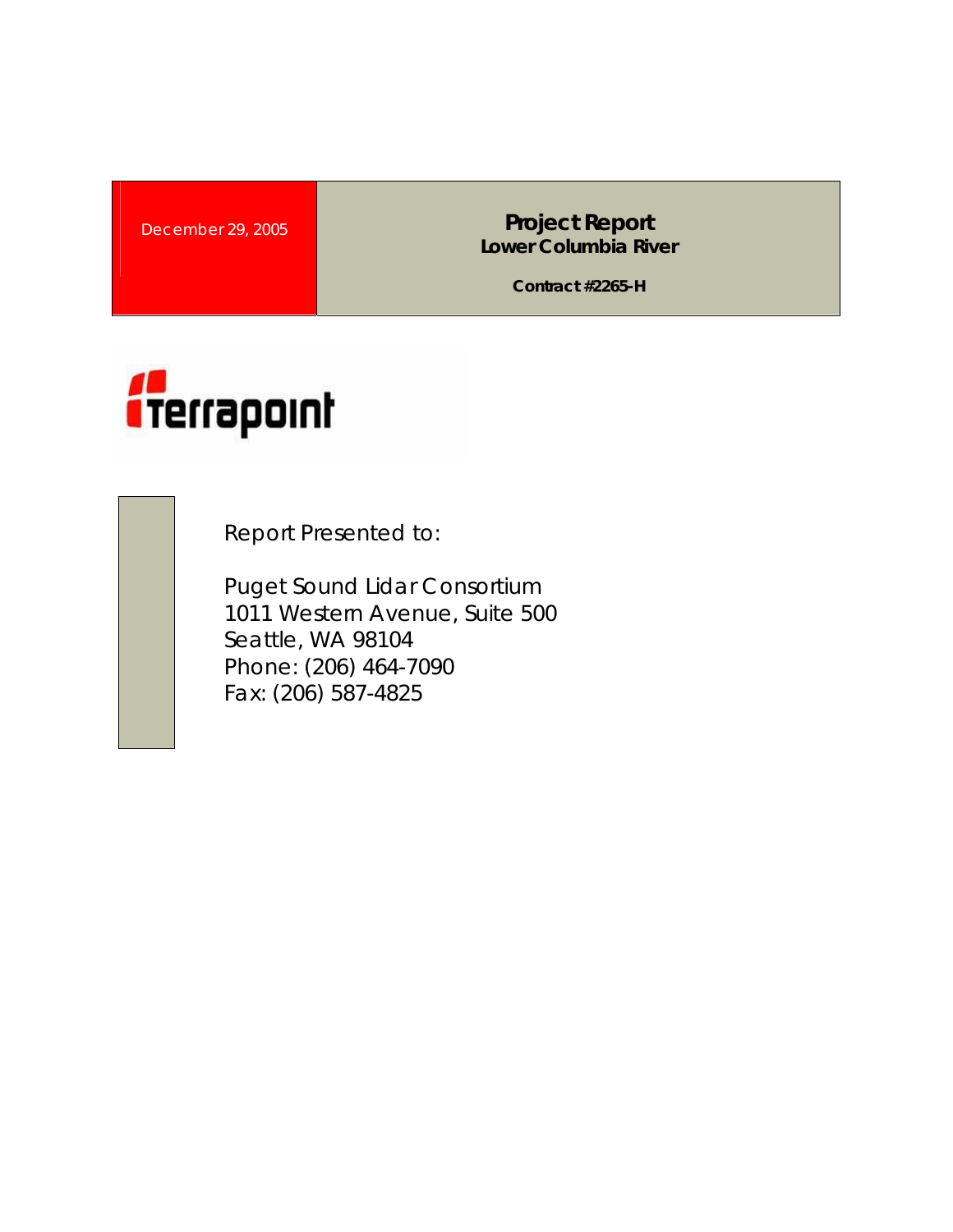# 1.Project Overview

### **Field Crew:**

The Terrapoint field crew consisted of John Anderson and Shiva Shenoy, field project managers and Andy Pace and Louis Hill, LIDAR operators. The Aries Aviation aircraft crew consisted of Rory Clayton and Andre Bourque, pilots and Bob Passon, flight engineer.

### **Post Processing Crew:**

John Anderson and Shiva Shenoy completed the processing of GPS data. Craig Glennie carried out data validation and calibration. Vegetation removal and final product generation were completed the Houston processing team: Peggy Cobb, Brian Herring and Joe Sackett.

### **Size of Project:**

The project site covered approximately 2305 square kilometers, broken into multiple project blocks as identified in the following image:

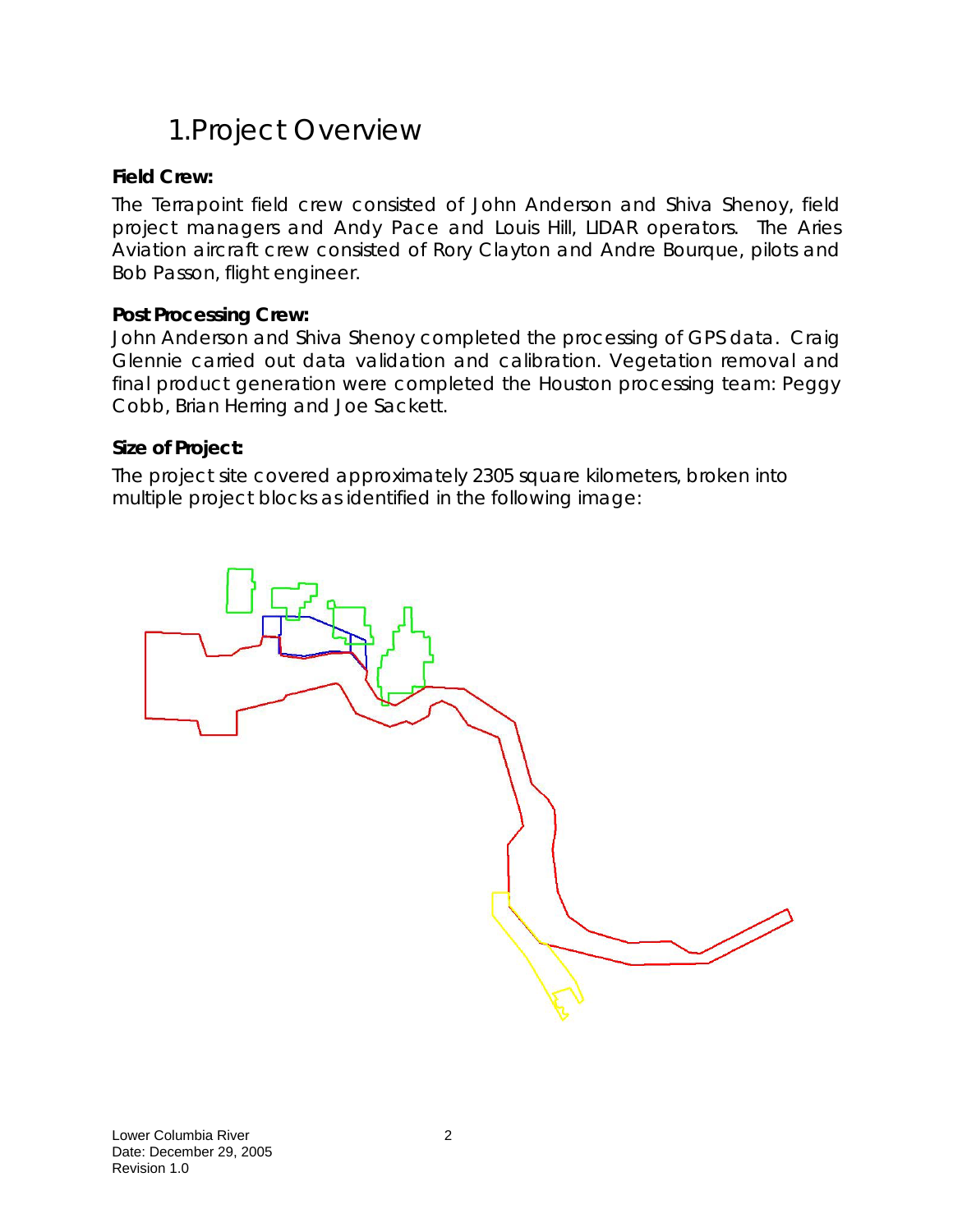## **Location:**

The project area is located along the Lower Columbia River in Washington and Oregon States.

### **Project Type:**

The purpose of this project is to provide a high quality DEM of the site for multiple participating agencies.

### **Approximate Duration of Project:**

The field data collection took place from January 10<sup>th</sup> to February 20<sup>th</sup>, 2005. The control network and check point surveys were performed from January 4<sup>th</sup> to February 12<sup>th</sup>, 2005. Flights near the mouth of the Columbia River were flown to coincide as much as possible with low tide periods.

Calibration, vegetation removal and product generation took place from February 15<sup>th</sup> to November 15<sup>th</sup>, 2005.

### **Number of Flights:**

Thirty flights were required to cover the project areas with 431 total flight lines. The flight lines were planned as shown in the following image.

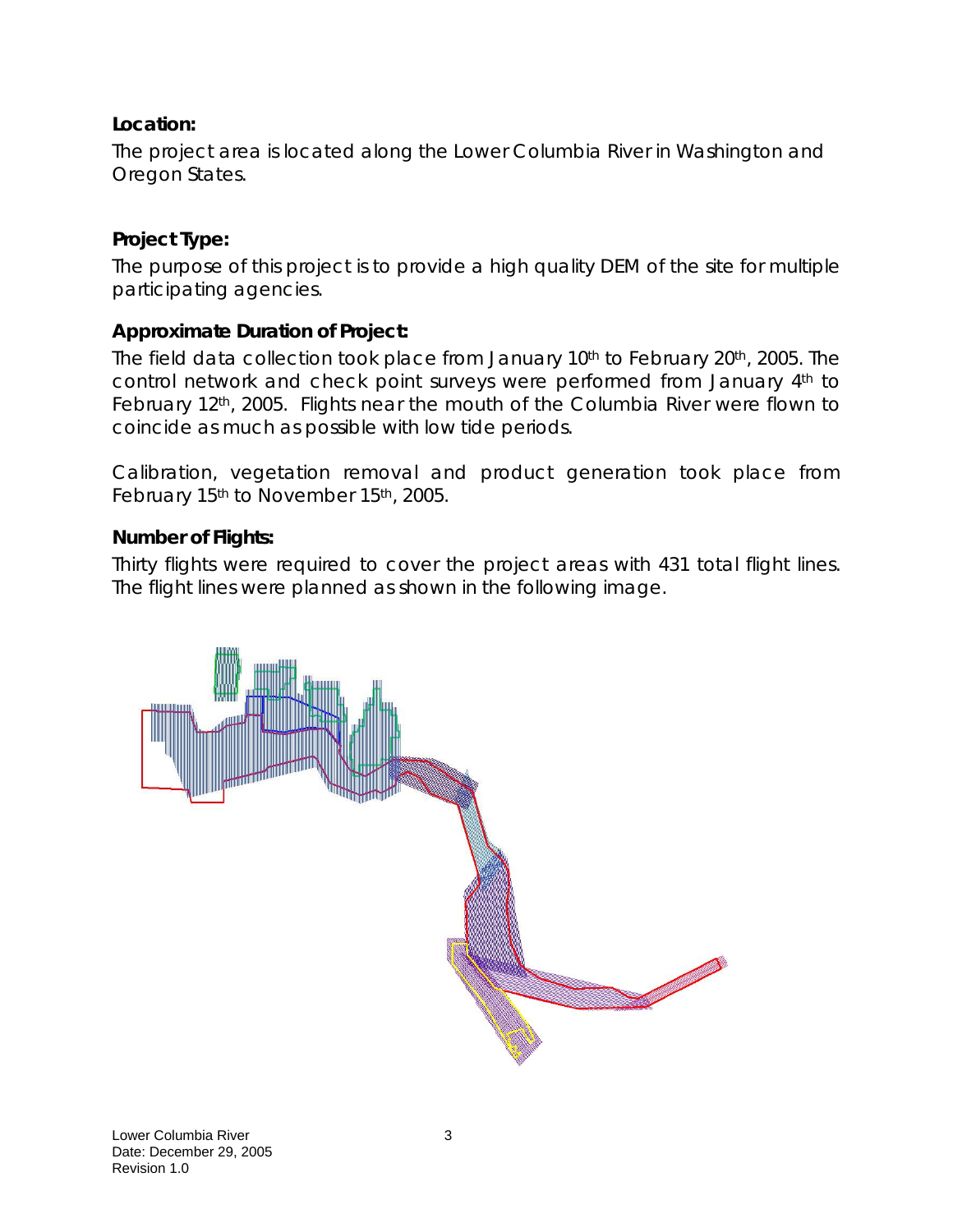## **Coordinate System(s) Used:**

All horizontal coordinate data was collected and referenced to NAD83 (1998) and NAVD88 and delivered in US State Plane Zone Washington South (4602). GEOID03 for CONUS was applied to the vertical component of all deliverables.

### **Survey Measurement Units Used/Delivered:**

All surveys were conducted and products delivered in US survey feet.

### **Processing Software Used:**

The following software was used to reduce the GPS kinematic data, compute the 3-D laser points, classify and edit laser points, produce shaded relief images and transform the ellipsoidal heights to Orthometric:

- ArcView
- Flykin
- Microstation
- TerraScan
- TerraModeler
- TerraModel
- Terrapoint Proprietary LiDAR processing software

## **Capsule Review of Ground Control Survey(s) and Adjustment(s)**

Terrapoint's field crew acquired and adjusted the ground control survey information. Terrapoint collected all of their LiDAR data referenced to NGS monuments AF8764, RD4102, SC0330, SC1000, SC1127, CORS stations FTS1, and KELS and temporary Terrapoint monuments MH01, 226501, 226502, 226503, 226504 and 226505. Kinematic GPS check points were acquired as discrete x, y, z points were collected as part of the ground truthing activities. A summary of all control coordinates is given in Table 1.

| <b>Table 1: Control and Base Coordinate</b> |    |          |          |        |           |          |                                    |
|---------------------------------------------|----|----------|----------|--------|-----------|----------|------------------------------------|
| <b>NAME</b>                                 |    | Latitude |          |        | Longitude |          | Ellipsoidal<br>Elevations (meters) |
| AF8764                                      | 46 | 07       | 21.78825 | $-122$ | 54        | 11.91245 | $-16.1019$                         |
| RD4102                                      | 45 | 46       | 51.57344 | $-122$ | 32        | 49.92601 | 65.0422                            |
| SC0330                                      | 46 | 12       | 09.52591 | $-123$ | 23        | 04.52763 | $-3.8867$                          |
| SC <sub>1000</sub>                          | 46 | 14       | 27.88718 | $-123$ | 52        | 26.53184 | $-18.5913$                         |
| SC1127                                      | 46 | 07       | 22.83551 | $-122$ | 54        | 01.92596 | $-17.5984$                         |
| <b>FTS1</b>                                 | 46 | 12       | 17.57774 | $-123$ | 57        | 21.88362 | $-13.4591$                         |
| <b>KELS</b>                                 | 46 | 07       | 05.42105 | $-122$ | 53        | 45.79137 | $-15.4092$                         |
| 226501                                      | 45 | 55       | 35.67757 | $-122$ | 45        | 32.62116 | $-16.4205$                         |
| 226502                                      | 45 | 46       | 03.10726 | $-122$ | 31        | 34.47958 | 66.4865                            |
| 226503                                      | 46 | 11       | 24.44663 | $-123$ | 08        | 24.27131 | 15.4468                            |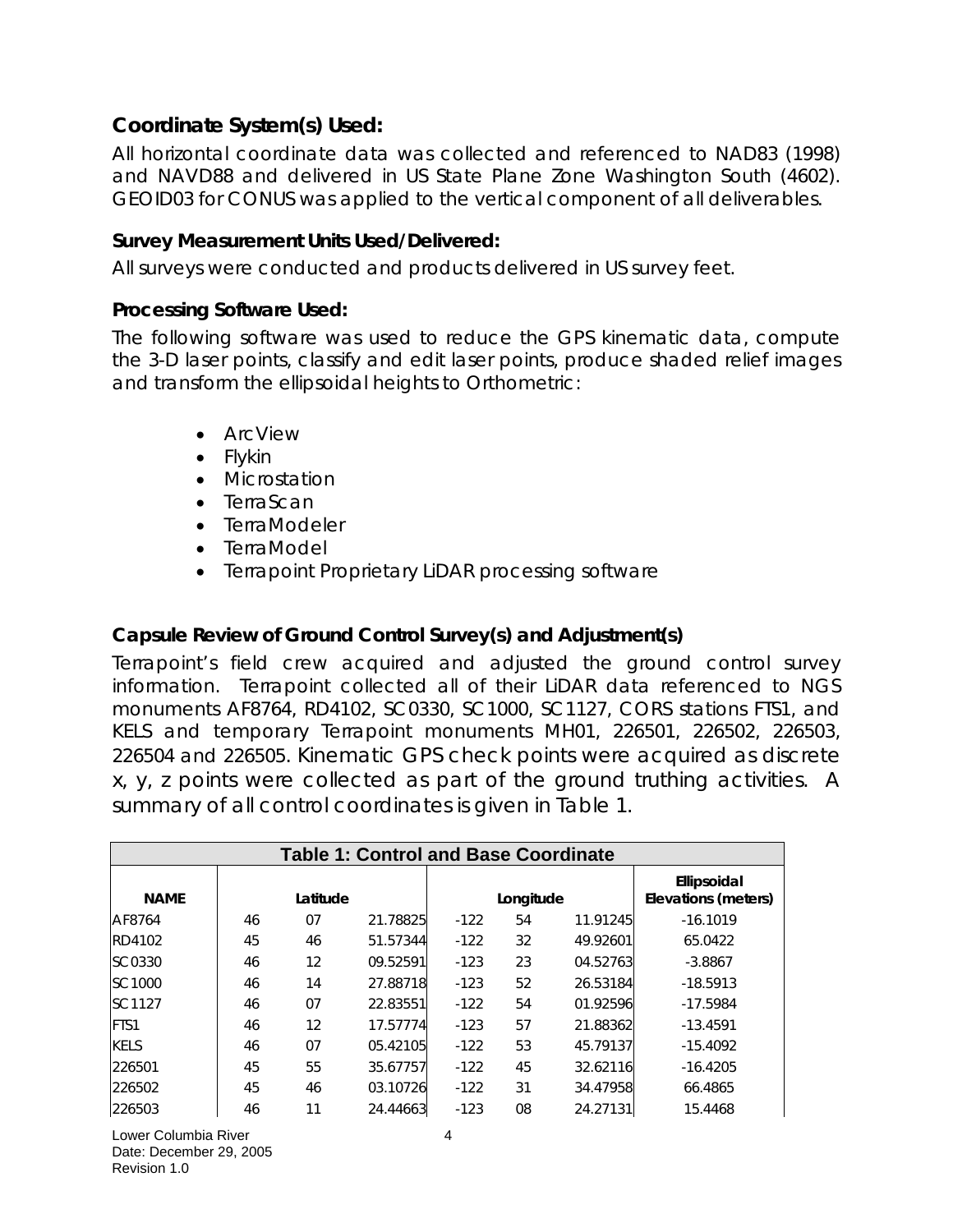| 226504           | 46 | 01.52607 | $-123$ | -30 | 54.02603 | $-16.9433$ |
|------------------|----|----------|--------|-----|----------|------------|
| 226505           | 46 | 33.86466 | -123   | -22 | 41.57248 | $-19.2402$ |
| MH <sub>01</sub> | 46 | 04.82783 | $-122$ | 53  | 48.30038 | -17.8710   |

# 2. Health and Safety

Following Terrapoint's safety procedures, the field crew conducted a safety meeting upon arrival at the project site.

# 3. Equipment Used

## **Aircraft Type:**

A Navajo twin-engine aircraft (C-FVZM) was used for this project. The aircraft was based out of Kelso Municipal Airport. The Navajo was typically flying at an altitude of 3500 feet AGL (above ground level) for the duration of the survey.

### **Sensors Used:**

The Airborne LiDAR survey was conducted using Terrapoint's 40 kHz ALTMS (Airborne Laser Terrain Mapping System), flying at an optimum height of 3500 ft AGL at 140 knots. The system consists of a 36-degree full angle laser, a Trimble 4700 GPS receiver and a Honeywell H764 IMU unit. The nominal flight line spacing was 1070 feet, providing overlap of 50% between flight lines.

## **GPS Type(s):**

Six Sokkia GSR2600 dual frequency GPS receivers were used to support the airborne operations on this project.

# 4. Accuracy

The following list itemizes the accuracy attainable over the project area, as a function of terrain type and vegetation cover. Note that the accuracy quoted is the accuracy of the attainable DEM, once it is processed and edited to this stage. All data accuracies quoted relate to post processed GPS/IMU/LiDAR solutions.

Accuracy is as follows, quoted at the 95% confidence level (2 sigma),

- 1. Absolute Vertical Accuracy:
	- +/- 15-20 centimeters on Hard Surfaces (roads and buildings)
	- +/- 15-25 centimeters on Soft/Vegetated Surfaces (flat to rolling terrain)
	- +/- 25-40 centimeters on Soft/Vegetated Surfaces (hilly terrain)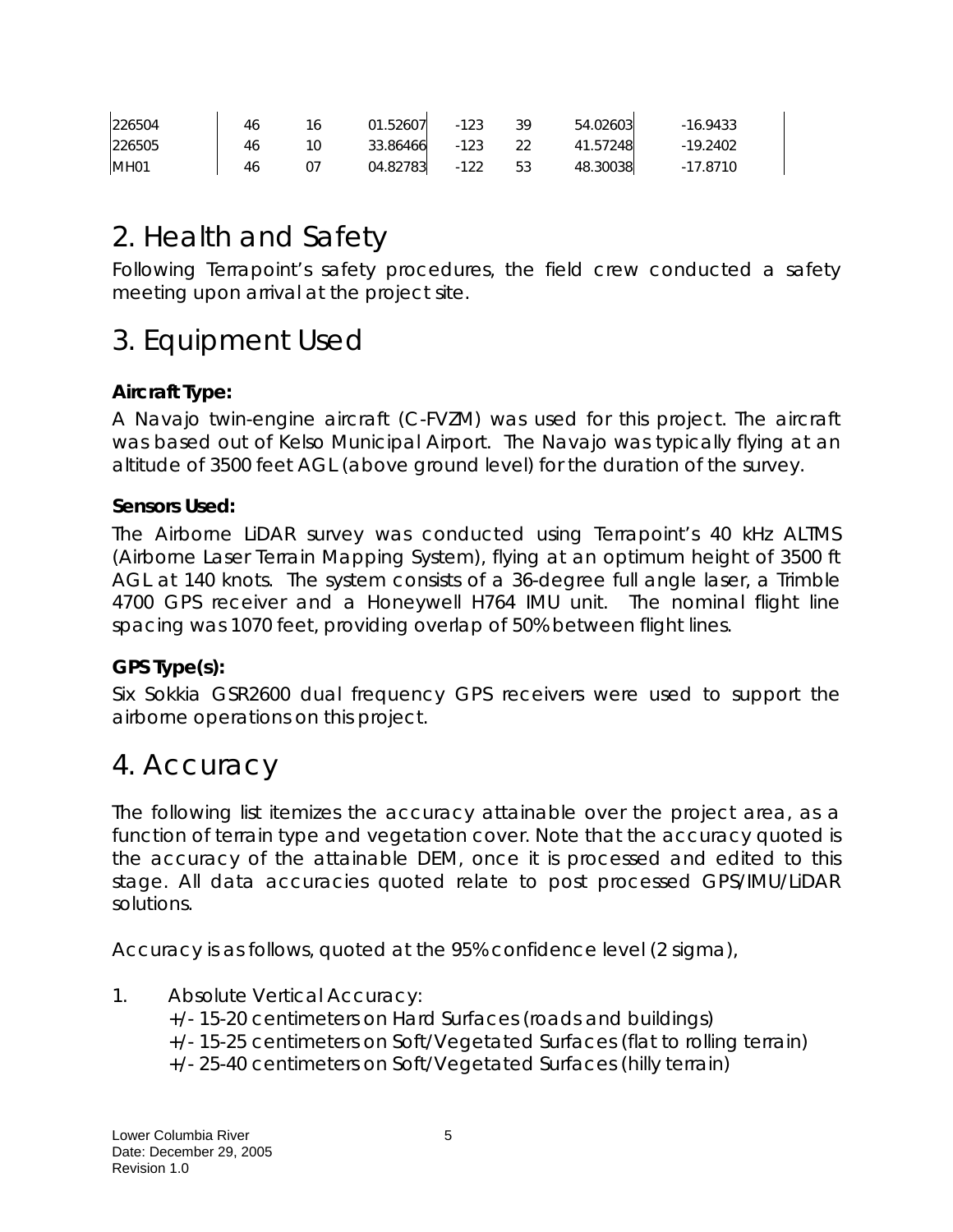- 2. Absolute Horizontal Accuracy: +/- 20 – 60 centimeters on all but extremely hilly terrain.
- 3. Contour Accuracy: 2 ft Contour National Map Accuracy Standard (NMAS)

To verify that the accuracy criteria were being achieved, kinematic checkpoints were compared with a triangulated surface generated from the bald earth LiDAR points.

A comparison of LIDAR data with 10092 kinematic checkpoints collected in various locations throughout the project site yielded the results given in Table 2 (values in meters).

| <b>Table 2: Kinematic Point Comparison</b> |              |  |  |  |  |
|--------------------------------------------|--------------|--|--|--|--|
| Average dz                                 | $-0.082$     |  |  |  |  |
| Minimum dz                                 | $-0.337$     |  |  |  |  |
| Maximum dz                                 | 0.263        |  |  |  |  |
| Root mean square                           | 0.111        |  |  |  |  |
| Std deviation                              | <u>በ በ77</u> |  |  |  |  |

The kinematic checkpoints were collected in the locations identified in the following image:

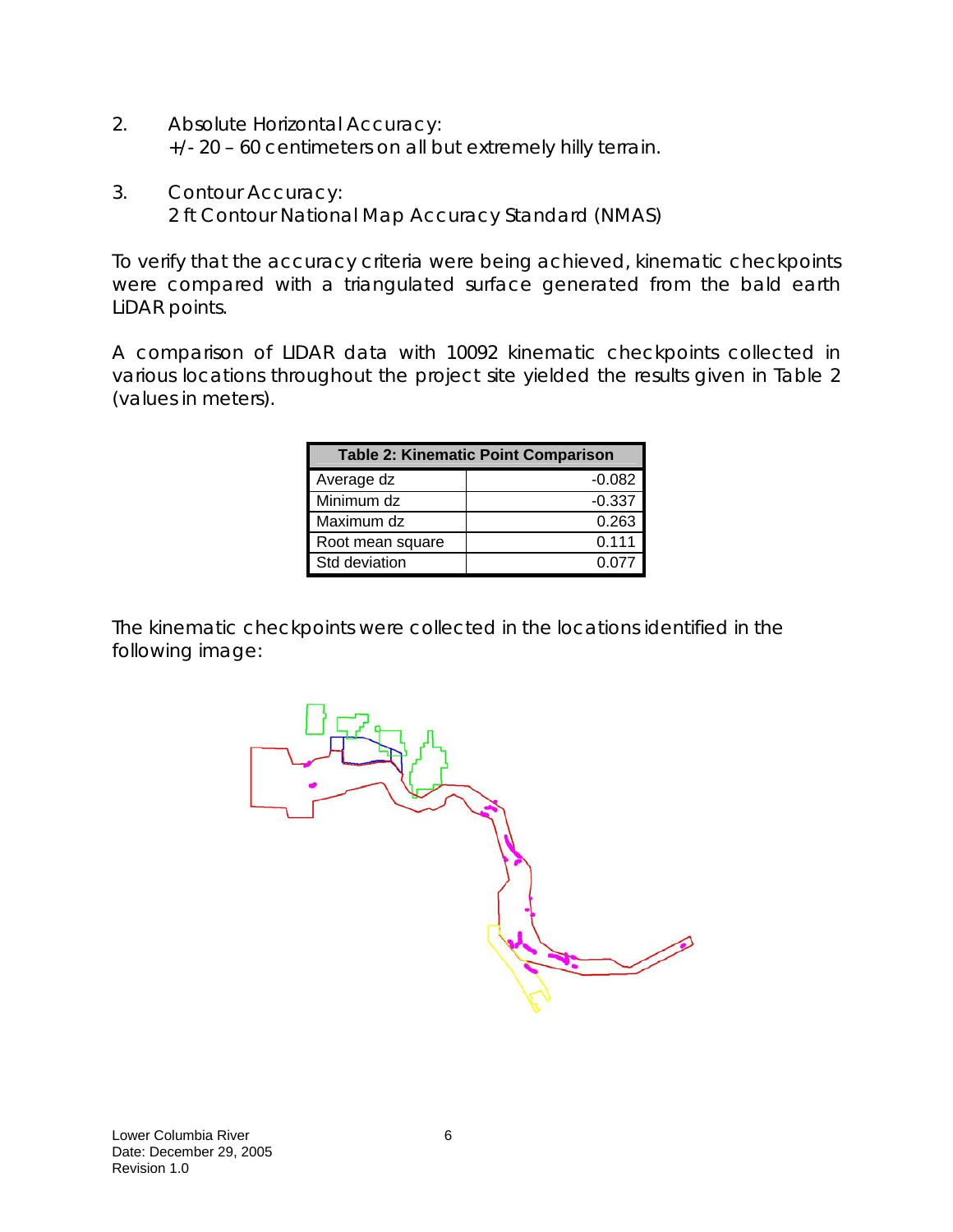# 5. Quality Control

Quality control of the data was ongoing throughout the process. Following data acquisition, preliminary GPS processing was conducted in the field to ensure completeness and integrity.

The GPS and inertial data were processed in tandem to achieve the best positional result. Once the position and attitude of the aircraft were known at each epoch (1-second intervals), then these data were integrated with the laser ranges to provide a position for each data point on the ground. The data were then processed using the proprietary laser processing software suite to produce coordinates.

Each flight involved setting up two base stations to collect data. Utilizing two base stations ensures GPS data collection in the event that the main base station fails. For all flights the GPS data were of high quality. This minimized the absolute error for the aircraft position.

The primary quality control tool for the laser ranges is the percentage of returns that are received back at the laser after it has emitted a signal. The acceptable range for returns, typically between 90% and 95% was met for this project. Lower percentages are normal over water and other poor reflectivity surfaces.

Terrapoint also utilizes a proprietary software package that performs a fully automated analysis of the quality of the LIDAR data using overlapping flight lines. Our flight lines overlap 30 to 50% on either side and thus 60 to 100% of points can be checked for overlap consistency. The overlap analysis attempts to minimize the differences in overlap areas by fine-tuning the calibration parameters of the LIDAR system.

# 6. Point Generation

The points are generated as Terrascan binary Format using Terrapoint's proprietary Laser Postprocessor Software. This software combines the Raw Laser file and GPS/IMU information to generate a point cloud for each individual flight.

All the point cloud files encompassing the project area were then divided into quarter quad tiles. The referencing system of these tiles is based upon the project boundary minimum and maximums. This process is carried out in Terrascan.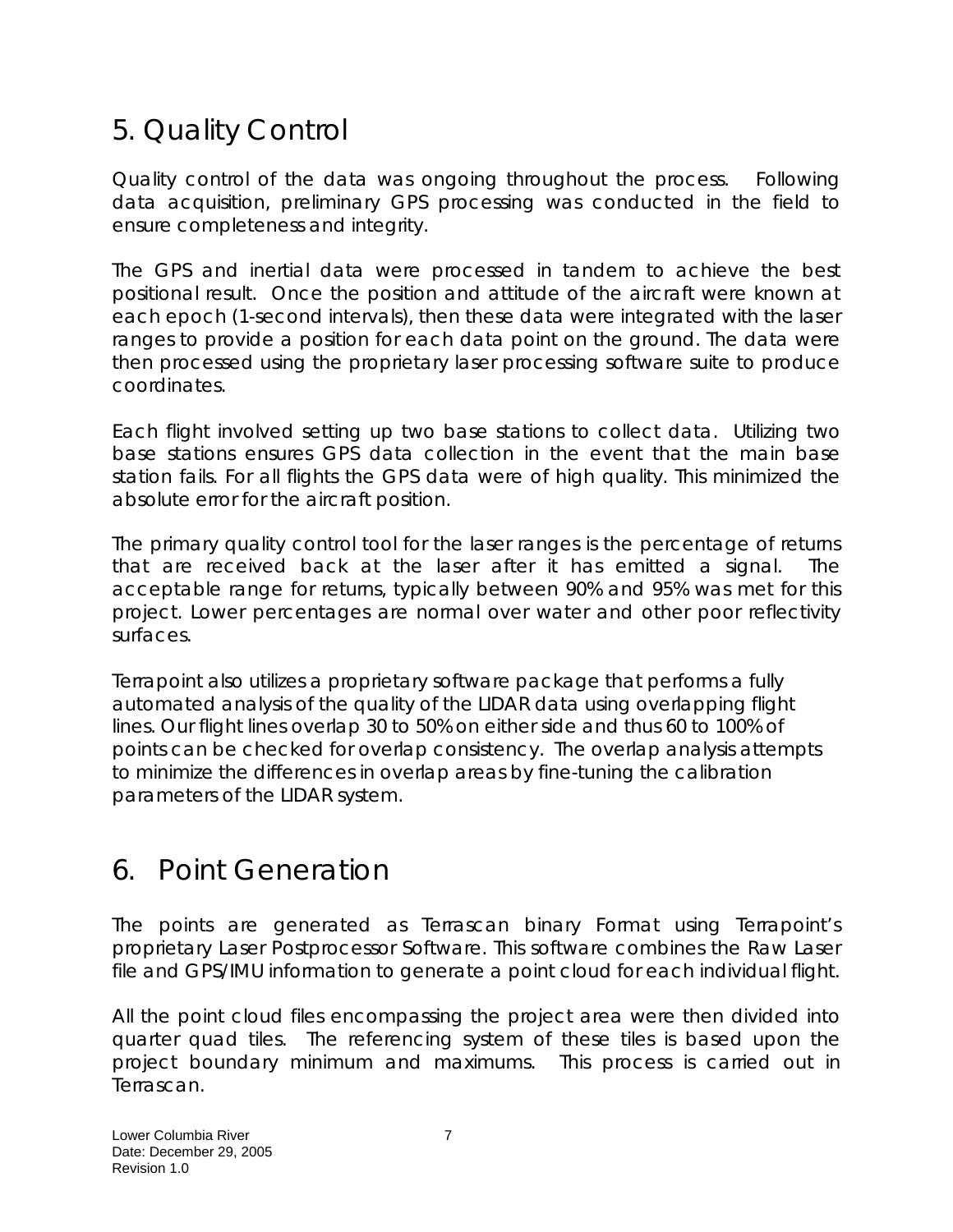The bald earth is subsequently extracted from the raw LiDAR points using Terrascan in a Microstation environment. The automated vegetation removal process takes place by building an iterative surface model. This surface model is generated using three main parameters: Building size, Iteration angle and Iteration distance.

The initial model is based upon low points selected by a roaming window and are assumed to be ground points. The size of this roaming window is determined by the building size parameter. These low points are triangulated and the remaining points are evaluated and subsequently added to the model if they meet the Iteration angle and distance constraints (fig. 1). This process is repeated until no additional points are added within an iteration.

There is also a maximum terrain angle constraint that determines the maximum terrain angle allowed within the model.



Figure 1: Terrascan iteration methodology.

(Image Source: Terrascan User's Guide, www.terrasolid.fi)

# 7. Quality Control

Once the data setup has taken place the manual quality control of the surface occurs. This process consists of visually examining the LiDAR points within Terrascan and correcting errors that occurred during the automated process. These corrections include verifying that all non ground elements, such as vegetation and buildings are removed from the ground model and that all small terrain undulations such as road beds, dykes, rock cuts and hill tops are present within the model.

This process is done with the help of hillshades, contours, profiles and crosssections. To correct misclassifications, a full suite of Terrascan and custom inhouse data tools are used.

# 8. Deliverables

Below is a list of the deliverables for this project:

All LiDAR Data Products were delivered on DVD–ROM. Two copies were provided.